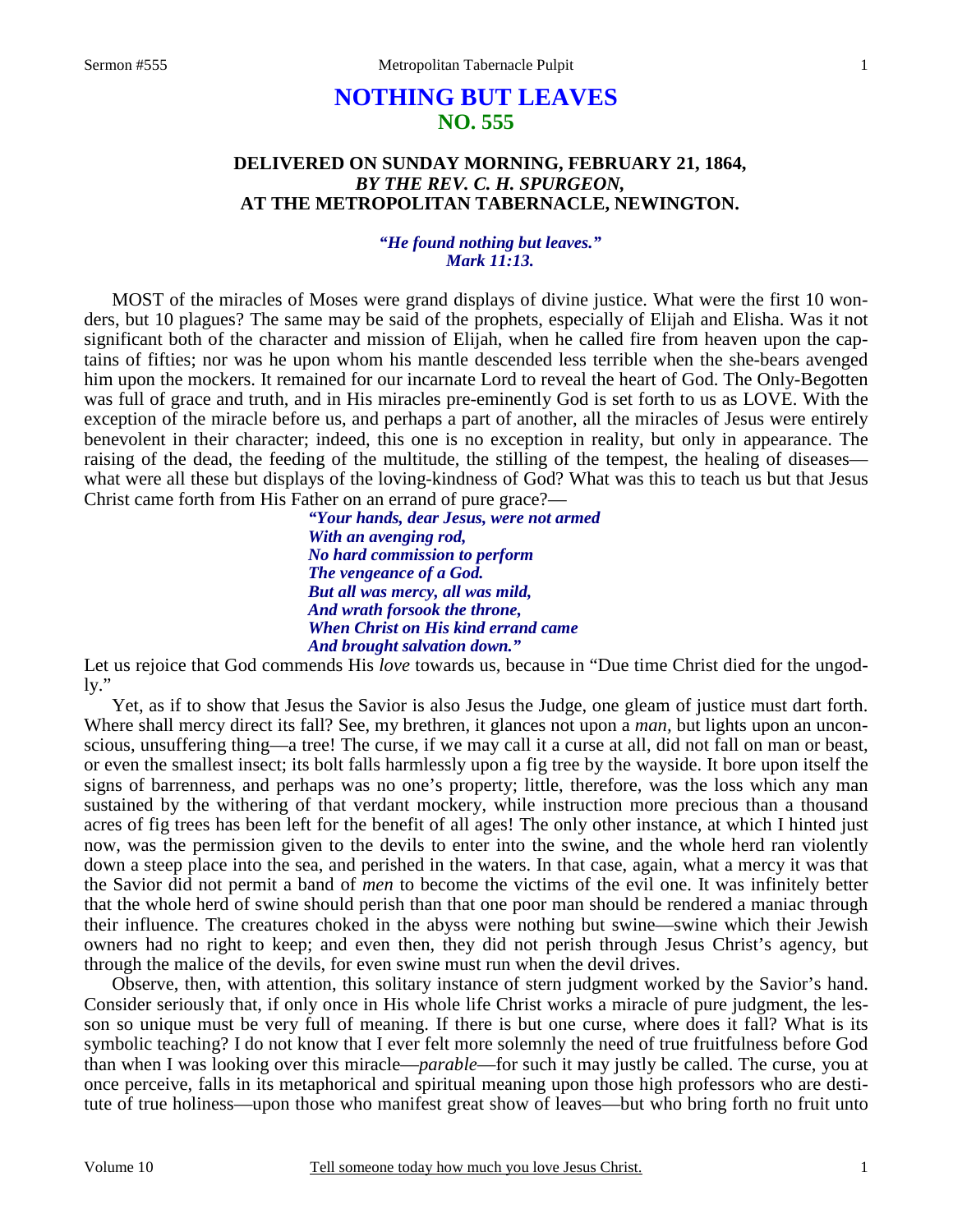God. Only one thunderbolt—and that for boasting pretenders! Only one curse—and that for hypocrites! O blessed Spirit, write this heart-searching truth upon our hearts!

**I.** We will commence our exposition with the remark that THERE WERE MANY TREES WITH LEAVES ONLY UPON THEM, AND YET, NONE OF THESE WERE CURSED BY THE SAVIOR, SAVE ONLY THIS FIG TREE. It is the nature of many trees to yield to man nothing but their shade. The hungering Savior did not resort to the oak or to the elm to look for food, nor could the fir tree, nor the pine, nor the box offer Him any hope of refreshment; nor did He breathe one hard word concerning them, for He knew what was in them, and that they neither were, nor pretended to be, fruit-bearing trees. So, dear friends, there are many men whose lives bear leaves, but no fruit—and yet, thanks be unto God, almighty patience bears with them! They are allowed to live out their time and then, it is true, they are cut down and cast into the fire, but while they are permitted to stand, no curse withers them—the longsuffering of God waits to be gracious to them. Here are some of the characters who have leaves but no fruit.

There are thousands who ignorantly *follow the sign and know nothing of the substance*. In England, we think ourselves far in advance of popish countries; but how much of the essence of popery peeps out in the worship of very many! They go to church or chapel, and they think that the mere going into the place and sitting a certain time, and coming out again is an acceptable act to God—mere formality, you see, is mistaken for spiritual worship! They are careful to have their infants sprinkled, but what the ceremony means they know not; and without looking into the Bible to see whether the Lord commands any such an ordinance, they offer Him their ignorant will-worship either in obedience to custom, or in the superstition of ignorance. What the thing is, or why it is, they do not inquire, but go through a performance as certain parrots say their prayers. They know nothing about the inward and spiritual grace which the cate chism talks about, if indeed, inward spiritual grace could ever be connected with an unscriptural outward and visible sign! When these poor souls come to the Lord's Supper, their thoughts go no farther than the bread and wine, or the hands which break the one, and pour out the other; they know nothing whatever of communion with Jesus, of eating His flesh, and drinking His blood; their souls have proceeded as far as the shell, but they have never broken into the kernel to taste the sweetness. They have a name to live and are dead! Their religion is a mere show—a signboard without an inn; a well-set table without meat; a pretty pageant where nothing is gold, but everything gilt—nothing real, but all pasteboard, paint, plaster, and pretense! Nonconformists, your chapels swarm with such, and the houses of the Establishment are full of the same! Multitudes live and die satisfied with the outward trappings of religion, and are utter strangers to internal vital godliness. Yet, such persons are not cursed in this life! No, they are to be pitied, to be prayed for, to be sought after with words of love and honest truth; they are to be hoped for, for who knows but that God may call them to repentance, and they may yet receive the life of God into their souls?

Another very numerous class have *opinion, but not faith,* creed, but not credence. We meet them everywhere. How zealous they are for Protestantism! They would not only die for orthodoxy, but kill others as well! Perhaps it is the Calvinistic doctrine which they have received, and then, the five points are as dear to them as their five senses. These men will contend, not to say earnestly, but *savagely* for the faith! They very vehemently denounce all those who differ from them in the smallest degree; they deal damnation round the land with amazing generosity to all who are not full weight according to the balance of their little Zoar, Rehoboth, or Jireh—while all the while, the spirit of Christ, the love of the Spirit, heart of compassion, and holiness of character are no more to be expected from them than grapes from thorns, or figs from thistles! Doctrine, my brethren, is to be prized above all price! Woe to the Church of God when error shall be thought a trifle or truth is lightly esteemed; and when the truth of God is gone, what is left? But, at the same time, we are grossly mistaken if we think that orthodoxy or creed will *save* us! I am sick of those cries of, "The truth, the truth, the truth," from men of rotten lives and unholy tempers! There is an orthodox as well as a heterodox road to hell, and the devil knows how to handle Calvinists quite as well as Arminians! No *church* can insure salvation! No form of *doctrine* can guarantee to us eternal life. "You must be born-again." You must bring forth fruits meet for repentance. "Every tree which brings not forth fruit is hewn down, and cast into the fire." Stopping short of vital union to the Lord Jesus by real faith, we miss the great qualification for entering heaven. Yet, the time is not come when these mere head-knowers are cursed. These trees have leaves only, but no fatal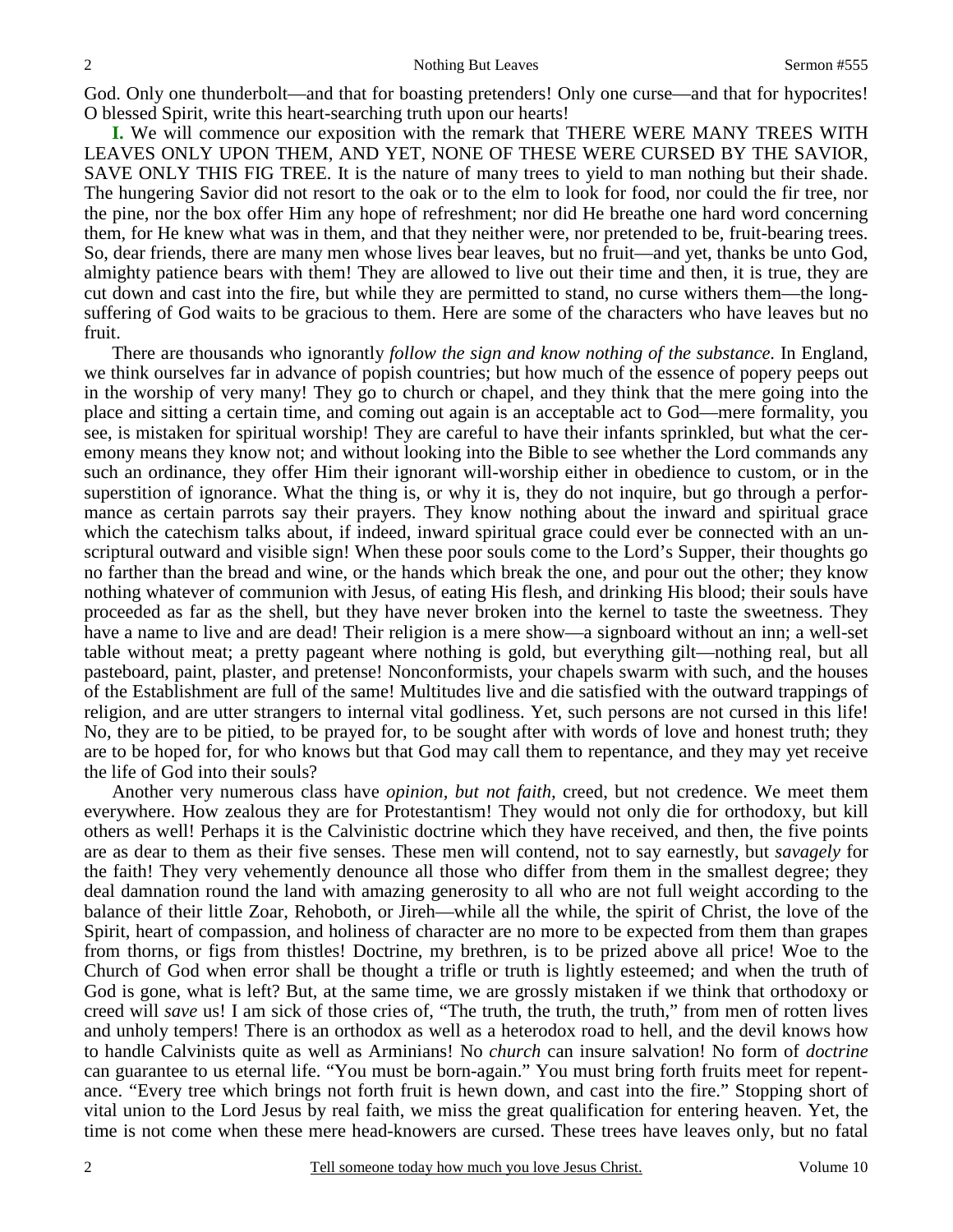#### Sermon #555 Nothing But Leaves

curse has withered them hopelessly. No, they are to be sought after; they may yet know the Lord in their hearts, and the Holy Spirit may yet make them humble followers of the Lamb. O that it may be so!

A third class have *talk without feeling.* Mr. Talkative, in *Pilgrim's Progress,* is the representative of a very numerous host. They speak very glibly concerning divine things. Whether the topic is doctrinal, experiential, or practical, they talk fluently upon *everything;* but evidently the whole thing comes from the throat and the lips—there is no welling up from the *heart*. If the thing came from the heart, it would be boiling, but, now it hangs like an icicle from their lips. You know them—you may learn something from them, but all the time you are, yourself, aware that if they bless others by their words, they themselves remain unblessed. Ah, let us be very anxious lest this should be our own case! Let the preacher feel the anxiety of the apostle Paul, lest, after having preached to others, he himself should be a castaway! And let my hearers feel the same concern, lest, after talking about the things of God, they should prove to be mere lip-servers, and not accepted children of the Most High.

Another tribe springs up just now before my eyes—those who have *regrets without repentance*. Many of you, under a heart-searching sermon, feel grieved on account of your sins, and yet, never have the strength of mind to give them up! You say you are sorry, but yet, go on in the same course; you really feel, when *death* and *judgment* press upon you, a certain sort of regret that you could have been so foolish—but the next day, the strength of temptation is such that you fall a prey to the very same infatuation! It is easy to bring a man to the river of regret, but you cannot make him drink the water of repentance. If Agag would be killed with words, no Amalekite would live; if men's transient sorrows for sin were real repentance on account of it, there is not a man living who would not, sometime or other, have been a true penitent. Here, however, are leaves only, and no fruit.

We have yet again, another class of persons who have *resolves without action*. They *will!* Ah, that they *will!* But it is always in the *future* tense! They are hearers, and they are even *feelers*, but they are *not* doers of the Word—it never comes to that. They would be free, but they have not patience to file their chains, nor grace to submit their manacles to the hammer. They see the right, but they permit the wrong to rule them; they are charmed with the beauties of holiness, and yet deluded with the wantonness of sin. They would run in the ways of God's commandments, but the road is too rough, and running is weary work. They would fight for God, but victory is hardly won, and so they turn back almost as soon as they have set out! They put their hand to the plow, and then prove utterly unworthy of the kingdom.

The great majority of persons who have any sort of religion at all bear leaves, but they produce no fruit. I know there are some such here, and I solemnly warn you—though no curse falls upon you—we do not think that the miracle now under consideration has any relation to you whatever! Yet, remember, there is nothing to be done with trees which bring forth only leaves, but in due time to use the axe upon them and to cast them into the fire—and this must be *your* doom. As sure as you live under the sound of the gospel, and yet are not converted by it, so surely will you be cast into outer darkness! As certainly as Jesus Christ invites you, and you will not come, so certainly will He send His angels to gather the dead branches together and *you* among them, to cast them into the fire! Beware! Beware, you fruitless tree! You shall not stand forever! Mercy waters you with her tears now; God's loving-kindness still digs about you; still the farmer comes, seeking fruit upon you year after year. Beware! The edge of the axe is sharp, and the arm which wields it is nothing less than Almighty! Beware, lest you fall into the fire!

**II.** Secondly, THERE WERE OTHER TREES WITH NEITHER LEAVES NOR FRUIT, AND NONE OF THESE WERE CURSED!

The time of figs was not yet come. Now, as the fig tree either brings forth the fig before the leaf, or else produces figs and leaves at the same time, the major part of the trees, perhaps all of them, without exception of this one, were entirely without figs, and without leaves, and yet Jesus did not curse any one of them, for the time of figs was not yet come.

What multitudes are destitute of anything like religion; they make no profession of it; they not only have no fruits of godliness, but they have no leaves even of outward respect to it; they do not frequent the court of the Lord's house; they use no form of prayer; they never attend upon ordinances. The great outlying mass of this huge city—how does religion affect it? It is a very sad thing to think that there are people living in total darkness next door to the light of God—that you may find in the very street where the gospel is preached, persons who have never heard a sermon! Are there not, throughout this city, tens, and hundreds of thousands who know not their right hand from their left in matters of godliness? Their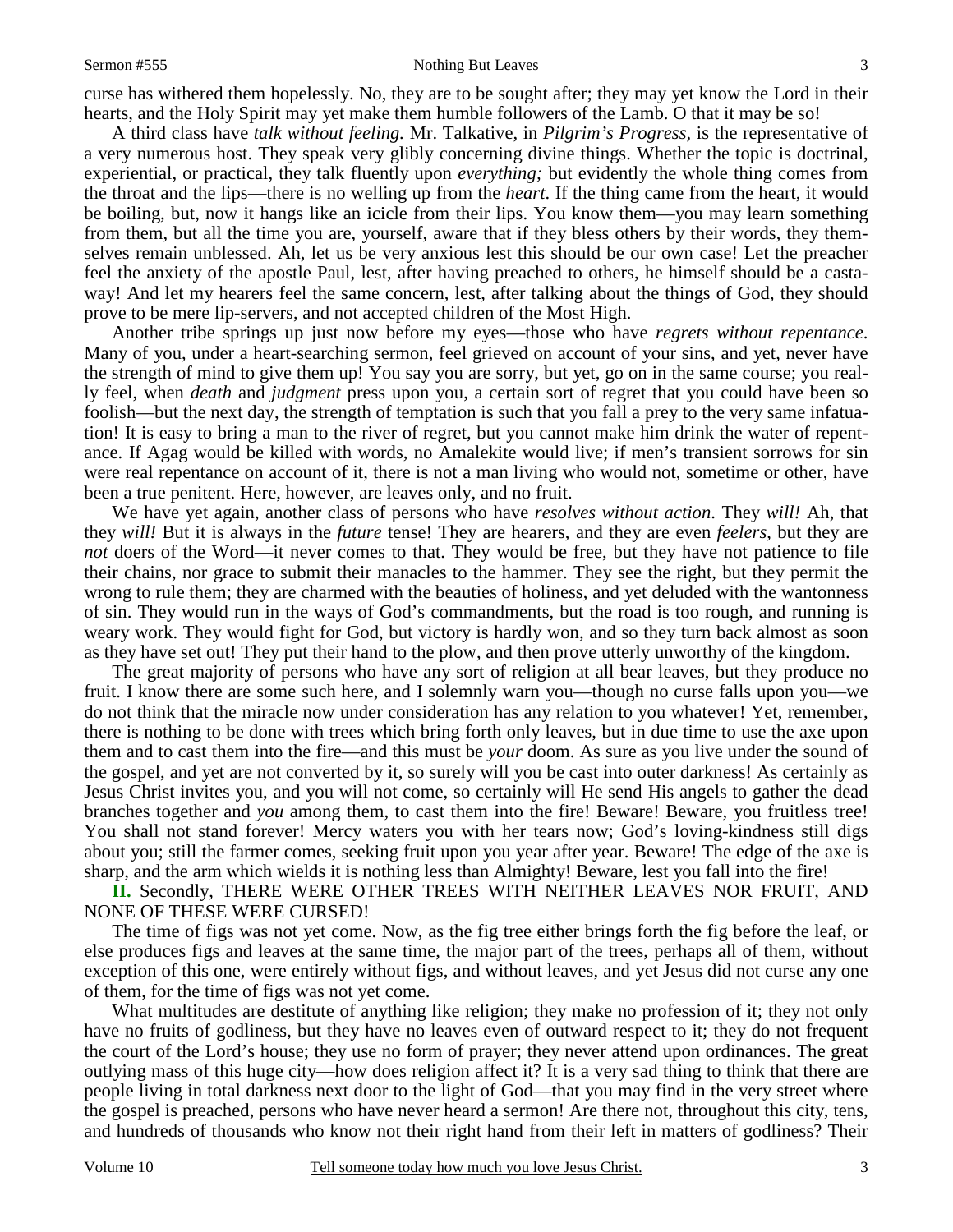children go to Sunday schools, but they, themselves, spend the whole Sunday in anything except the worship of God! In our country parishes, very often neither the religion of the Establishment nor of Dissent affects the population at all! Take, for instance, that village which will be disgracefully remembered as long as Essex endures, the village of Hedingham. There are in that place not only parish churches, but Dissenting meeting houses, and yet, the persons who foully murdered the poor wretch supposed to be a wizard, must have been as ignorant and indifferent to common sense, let alone religion, as even African tribes, to whom the light of religion has never come. Why was this? Is it not because there is not enough of missionary spirit among Christian people to seek out those who are in the lowest strata of society so that multitudes escape without ever coming into contact with godliness at all? In London, the city missionaries will bear witness that, while they can sometimes get at the wives, yet, there are thousands of husbands who are necessarily away at the time of the missionary's visit, who have not a word of rebuke, or exhortation, or invitation, or encouragement ever sounding in their ears at all—from the day of their birth to the day of their death! And they might, for all practical purposes, as well have been born in the center of Africa as in the city of London, for they are without God, without hope—aliens from the commonwealth of Israel—far too often not by wicked works only, but by dense ignorance of God.

These persons we may divide into two classes, upon neither of whom does the withering curse fall in this life. The first we look upon with hope. Although we see neither leaves nor fruit, we know that, *"The time of figs is not yet."* They are God's *elect*, but they are *not called*. Their names are in the Lamb's Book of Life, and were there from before the foundations of the world; though they are dead in trespasses, they are the objects of divine love and they must, in due time, be called by irresistible grace, and turned from darkness to light! "The Lord has much people in this city," and this should be the encouragement of every one of you to try to do good—that God has among the vilest of the vile, the most reprobate, the most debauched and drunken—an elect people who must be saved! When you take the Word to them, you do so because God has ordained you to be the messenger of life to their souls, and they *must* receive it, for so the decree of predestination runs; they must be called in the fullness of time to be the brethren of Christ, and children of the Most High. They are *redeemed*, beloved friends, but not *regenerated*—as much redeemed with precious blood as the saints before the eternal throne! They are Christ's property and yet, perhaps, they are waiting around the ale-house at this very moment until the door shall open—bought with Jesus' precious blood, and yet spending their nights in a brothel, and their days in sin; but if Jesus Christ purchased them, He will have them! If He counted down the precious drops, God is not unfaithful to forget the price which His Son has paid; He will not allow His substitution to be, in any case, an ineffectual, dead thing. Tens of thousands of redeemed ones are not regenerated yet, but regenerated they will be; and this is your comfort, and mine, when we go out with the quickening Word of God. No, more—these ungodly ones are prayed for by Christ before the throne! "Neither pray I for these alone," says the Great Intercessor, "but for them also which shall believe on Me through their word." They do not pray for themselves! Poor, ignorant souls—they do not know anything about prayer! But JESUS prays for them! Their names are on His breast, and before long they must bow their stubborn knees, breathing the penitential sigh before the throne of grace! "The time of figs is not yet." The predestinated moment has not struck; but when it comes, they shall, for God will have His own they must, for the Spirit is not to be withstood when He comes forth with power—they must become the willing *servants* of the living God! "My people shall be willing in the day of My power." He shall justify many. "He shall see of the travail of His soul." "He shall divide a portion with the great, and He shall divide the spoil with the strong."

No curse falls upon these; they *deserve* it, but eternal love prevents it. Their sins write it, but the finished sacrifice blots it out! They may well perish because they seek not mercy, but Christ intercedes for them, and live they shall.

Alas, however, among those who have neither leaves nor fruit, there is another class which *never* brings forth either the one or the other! They live in sin, and die in ignorance, perishing without hope! As these leave the world, can they upbraid us for neglecting them? Are we clear of their blood? May not the blood of many of them cry from the ground against us? As they are condemned on account of sins, may they not accuse us because we did not take the gospel to them, but left them where they were? Dread thought! But let it not be shaken off—there are tens of thousands every day who pass into the world of spirits unsaved, and inherit the righteous wrath of God. Yet in this life, you see, no special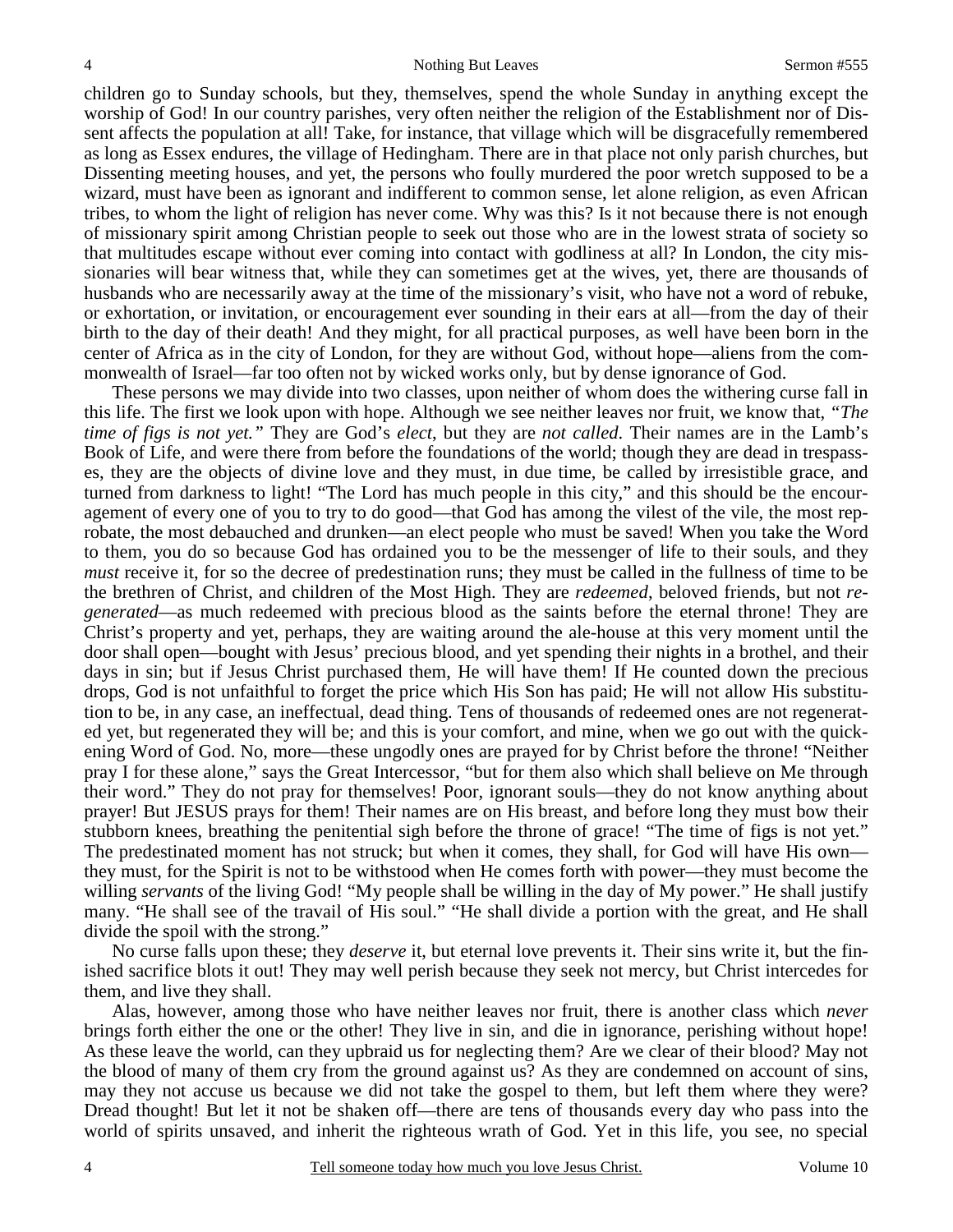curse falls upon them, and this miracle has no special bearing upon them. It bears upon a totally different class of people, of whom we will now speak.

**III.** WE HAVE BEFORE US A SPECIAL CASE.

I have already said that in a fig tree the fruit takes the precedence of the leaves, or the leaves and the fruit come at the same time; so that it is laid down as a general rule that, if there are leaves upon a fig tree, you may rightly expect to find fruit upon it.

To begin, then, with the explanation of this special case—*in a fig tree, fruit comes before leaves*. So in a true Christian, fruit always takes the precedence of profession. Find a man anywhere who is a true servant of God, and before he united himself with the church, or attempted to engage in public prayer, or to identify himself with the people of God, he searched to see whether he had real repentance on account of sin—he desired to know whether he had a sincere and genuine faith in the Lord Jesus Christ, and he, perhaps, tarried some little time to try himself to see whether there were the fruits of holiness in his daily life. Indeed, I may say that there are some who wait too long; they are so afraid lest they should make a profession before they have grace in possession, that they will wait year after year—too long—become unwise, and make what was a virtue become a vice. Still, this is the rule with Christians—they first give themselves to the Lord and *afterwards* to the Lord's people according to His will. You who are the servants of God—do you not scorn to vaunt yourselves beyond your line and measure? Would you not think it disgraceful on your part to profess anything which you have not felt? Do you not feel a holy jealousy when you are teaching others, lest you should teach more than God has taught you? And are you not afraid, even in your prayers, lest you should use expressions which are beyond your own depth of meaning? I am sure the true Christian is always afraid of anything like having the leaves before he has the fruit.

Another remark follows from this—*where we see the leaves, we have a right to expect the fruit.* When I see a man, a church member, when I hear him engage in prayer, I expect to see in him holiness, the character and the image of Christ. I have a right to expect it because the man has solemnly avowed that he is the partaker of divine grace. You cannot join a church without taking upon yourselves very solemn responsibilities. What do you desire when you come to see us, and ask to be admitted into fellowship? You tell us that you have passed from death unto life, that you have been born-again, that there has been a change in you, the like of which you never knew before—one which only God could have worked! You tell us you are in the habit of private prayer; you have a desire for the conversion of others. If you did not so profess, we would not dare receive you! Well now, having made these professions, it would be insincere on our part if we did not expect to see your characters holy, and your conversation correct! We have a right to expect it from your own professions. We have a right to expect it from the work of the Spirit which you claim to have received. Shall the Holy Spirit work in man's heart to produce a trifle? Do you think that the Spirit of God would have written us this Book, and that Jesus Christ would have shed His precious blood to produce a hypocrite? Is an inconsistent Christian the highest work of God? I suppose God's plan of salvation to be that which has more exercised His thoughts and wisdom than the making of all worlds and the sustenance of all Providence; and shall this best, this highest, this darling work of God produce no more than that poor, mean, talking, fruitless deceiver? You have no love for souls, no care for the spread of the Redeemer's kingdom, and yet think that the Spirit has made you what you are! No zeal, no melting heart of compassion, no cries of earnest entreaty, no wrestling with God, no holiness, no self-denial, and yet say that you are a vessel made by the Master, and fitted for His use! How can this be? No! If you profess to be a Christian, from the necessity of the Spirit's work, we have a right to expect fruit from you! Besides, in genuine professors we do get the fruit, we see a faithful attachment to the Redeemer's cause, endurance to the end, in poverty, in sickness, in shame, in persecution. We see other professors holding fast to the truth of God—they are not led aside by temptation—neither do they disgrace the cause they have espoused; and if you profess to be one of the same order, we have a right to look for the same blessed fruits of the Spirit in you, and if we see them not, you have lied to us.

Observe further that our Lord hungers for fruit. A hungry person seeks for something which may satisfy him—for fruit—not leaves! Jesus hungers for your holiness. A strong expression, you will say, but I doubt not its accuracy. For what were we elected? We were predestinated to be conformed unto the image of God's Son! We were chosen to *good works*, "which God has before ordained that we should walk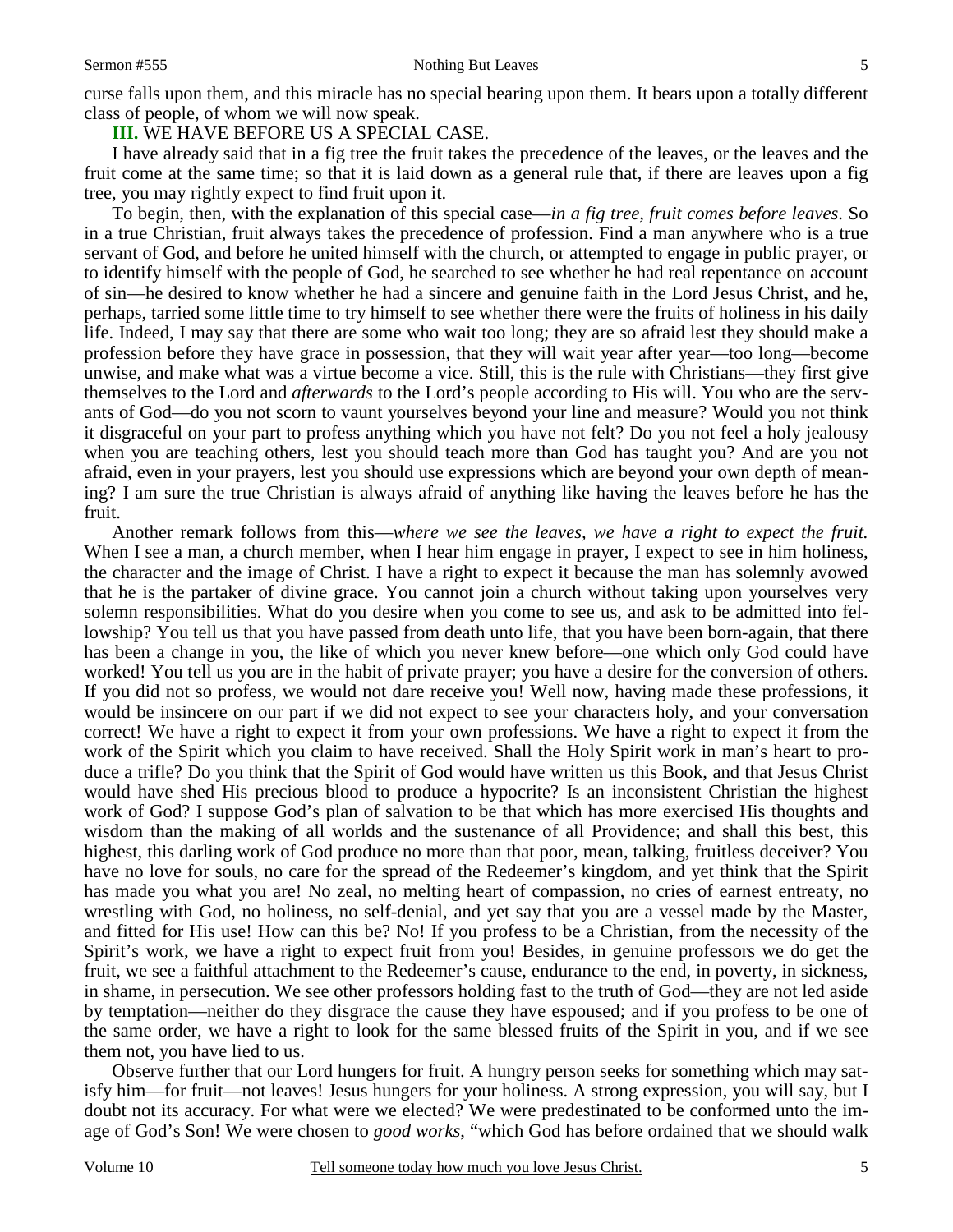in them." What is the end of our redemption? Why did Jesus Christ die? "He gave Himself for us that He might redeem us from all iniquity, and purify unto Himself a peculiar people, zealous of *good works*.*"* Why have we been called but that we should be called to be saints? To what end are any of the great operations of the covenant of grace? Do they not all point at our holiness? If you will think of any privilege which the Lord confers upon His people through Christ, you will perceive that they all aim at the *sanctification* of the chosen people—the making of them to bring forth fruit that God the Father may be glorified in them. O Christian, for this the tears of the Savior! For this the agony and bloody sweat! For this the five death-wounds! For this the burial and the resurrection, that He makes you holy, even perfectly holy like unto Himself! And can it be that when He hungers after fruit, you think nothing of fruit-bearing? O Professor, how base are you to call yourself a blood-bought child of God, and yet to live unto yourself! How dare you, O barren tree, professing to be watered by the bloody sweat, and dug by the griefs and woes of the wounded Savior—how dare you bring forth leaves and no fruit? Oh, sacrilegious mockery of a hungry Savior! Oh, blasphemous tantalizing of a hungry Lord—that you should profess to have cost Him all this and yet yield Him *nothing!* When I think that Jesus hungers after fruit in *me*, it stirs me up to do more for Him! Does it not have the same effect on you? He hungers for your good works! He hungers to see you useful! Jesus, the King of kings, hungers after your *prayers* hungers after your anxieties for the souls of others—and nothing will ever satisfy Him for the travail of His soul, but seeing you wholly devoted to His cause.

This brings us into the very midst and meaning of the miracle! *There are some, then, who make unusual profession, and yet disappoint the Savior in His just expectations.* The Jews did this. When Jesus Christ came, it was not the time of figs. The time for great holiness was *after* the coming of Christ and the pouring out of the Spirit. All the other nations were without leaves. Greece, Rome—all these showed no signs of progress; but there was the Jewish nation, covered with leaves. They professed already to have obtained the blessings which He came to bring. There stood the Pharisee with his long prayers; there were the lawyers and the scribes with their deep knowledge of the things of the kingdom. They said they had the light. The time of figs was not come, but yet they had the leaves, though not a single fruit; and you know what a curse fell on Israel; how in the day of Jerusalem's destruction, the tree was withered altogether from its root, because it had its leaves, but had no fruit.

The same will be true of any *church*. There are times when all the churches seem sunken alike in lethargy—such a time we had, say, 10 years ago—but one church, perhaps, seems to be all alive. The congregations are large. Much, apparently, is proposed for the growth of the Savior's kingdom. A deal of noise is made about it; there is much talk, and the people are all full of expectation; and, if there is no fruit, no real consecration to Christ, if there is no genuine generosity, no earnest vital godliness, no hallowed consistency, other churches may live on; but such a church as this—making so high a profession and being so precocious in the produce of leaves—shall have a curse from God! No man shall eat fruit of it forever, and it shall wither away.

In the case of *individuals*, the moral of our miracle runs thus. Some are looked upon as *young believers* who early join the church. "The time of figs is not yet;" it is not a very ordinary case to see children converted, but we do see some and we are very grateful. We are jealous, however, lest we should see leaves but no fruit. These juveniles are extraordinary cases; and on that account, we look for higher results. When we are disappointed, what shall come upon such but a curse upon their early development which led them to the deception? Some of us were converted, or profess to have been, when young, and if we have lived up to now, and all we have produced has been merely words, resolves, professions—but no fruit unto God—we must expect the curse!

Again, *professors eminent in station*. There are necessarily but few ministers, but few church officers; but when men so distinguish themselves by zeal, or by louder professions than others as to gain the ear of the Christian public, and are placed in responsible positions—if they bring forth no fruit—they, too, are the persons upon whom the curse will light. It may be with other Christians that, "The time of figs is not yet;" they have not made the advances which these profess to have made; but having been, upon their own profession, elected to an office which essentially requires fruit, since they yield it not, let them beware!

*To those who make professions of much love to Christ,* the same caution may be given. With the most of Christians, I am afraid I must say that, "The time of figs is not yet," for we are too much like the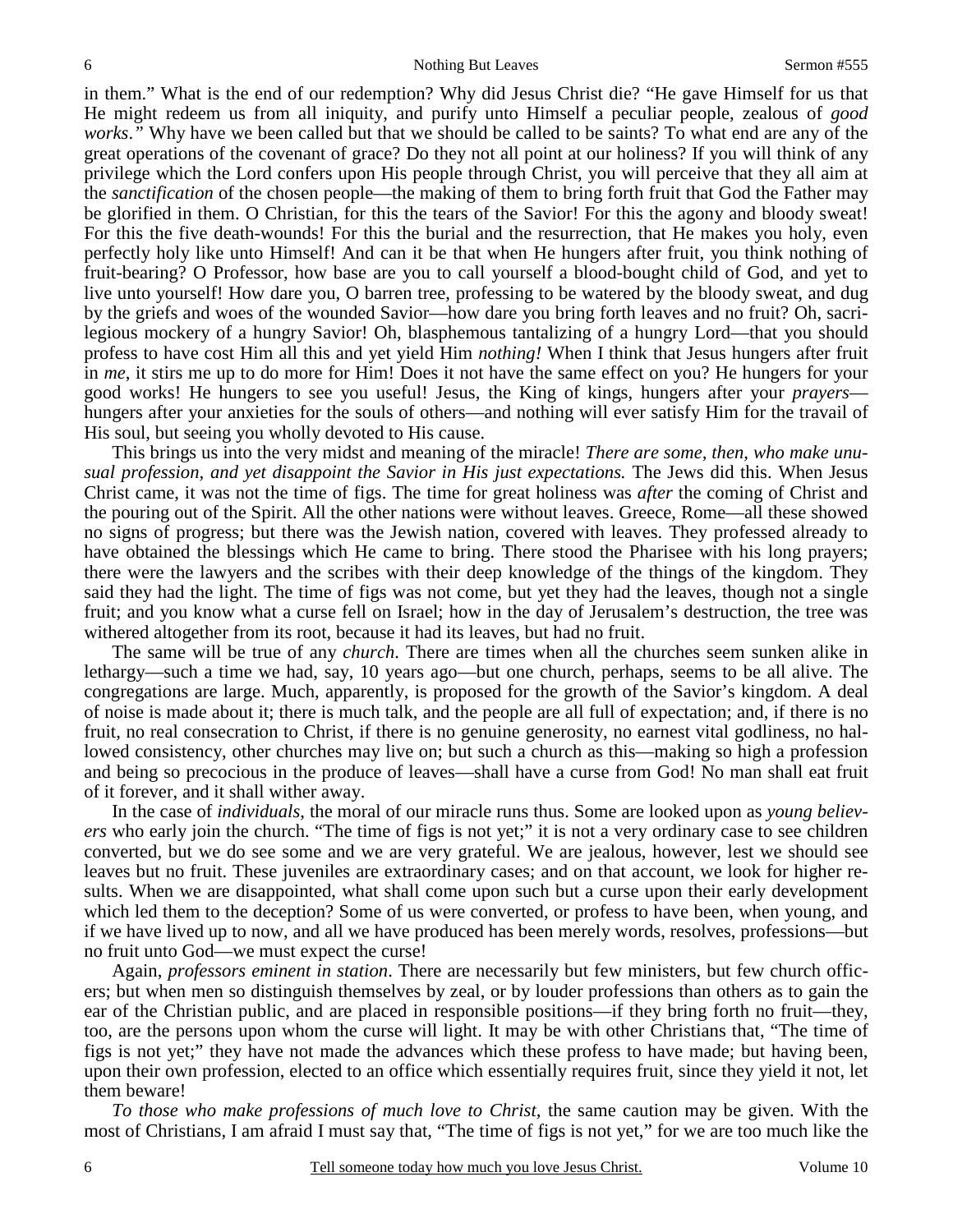Laodicean Church. But you meet with some men—how much they are in love with Christ! How sweetly they can talk about Him! But what do they *do* for Him? Nothing! Nothing! Their love lies just in the wind which comes out of their own mouths, and that is all! Now, when the Lord has a curse, He will deal it out on such. They went beyond all others in an untimely declaration of a very fervent love, and now they yield Him no fruit. "Yes," said one, "I love God so much that I do not reckon that anything I have is my own. It is all the Lord's—all the Lord's, and I am His steward." Well, this dear good man, of course, joined the church, and after a time, some mission work needed a little help. What was his reply? "When I pay my seat rent, I have done all I intend to do." A man of wealth and means! After a little time, this same man found it inconvenient even to pay for his seat, and goes now to a place not quite so full, where he can get a seat and do nothing to support the ministry! If there is a special thunderbolt anywhere, it is for these hypocrites who whine about love to Christ, and bow down at the shrine of mammon!

Or take another case. You meet with others whose profession is not of so much love, but it is of *much experience*. Oh, what experience they have had! What deep experience! Ah, they know the humbling of heart, and the plague of human nature! They know the depths of corruption, and the heights of divine fellowship, and so on. Yes, and if you go into the shop, you find the corruption is carried on behind the counter, and the deceit in the ledger. If they do not know the plague of their own hearts, at least they are a plague to their own household. Such people are abhorrent to all men, and much more to God!

Others you meet with *who have a censorious tongue*. What good people they must be! They can see the faults of other people so plainly! This church is not right, and the other is not right, and yonder preacher—well some people think him a very good man, but *they* do not. They can see the deficiencies in the various denominations, and they observe that very few really carry out Scripture as it should be carried out. They complain of want of love, and are the very people who create that want! Now, if you will watch these very censorious people, the very faults they indicate in others, they are indulging in themselves; and while they are seeking to find out the mote in their brother's eye, they have a beam in their own. These are the people who are indicated by this fig tree, for they ought, according to their own showing—taking them on their own ground—to be better than other people. If what they say is true, they are bright particular stars, and they ought to give special light to the world; they are such that even Jesus Christ Himself might expect to receive fruit from *them—*but they are nothing but deceivers with these high soarings, and proud boastings; they are nothing, after all, but pretenders. Like Jezebel with her paint, which made her all the uglier, they would seem to be what they are not. As old Adam says, "They are candles with big wicks and no tallow, and when they go out they make a foul and nauseous smell." They have summer sweat on their brow, and winter freezing in their hearts. You would think them the land of Goshen, but prove them the wilderness of sin. Let us search ourselves, lest such is the case with us!

**IV.** And now to close. SUCH A TREE MIGHT WELL BE WITHERED. *Deception is abhorred of God*. There was the Jewish temple, there were the priests standing in solemn pomp, there were the abundant sacrifices of God's altar. But was God pleased with His temple? No, because in the temple you had all the leaves—you had all the externals of worship, but there was no true prayer—no belief in the great Lamb of God's Passover, no truth of God, no righteousness, no love of men, no care for the glory of God! And so the temple, which had been a house of prayer, had become a den of thieves. You cannot marvel that the temple was destroyed. You and I may become just like that temple. We may go on with all the externals of religion, nobody may miss us out of our seat at the Tabernacle—no, we may never miss our Christian engagements; we may be in all external matters more precise than we used to be, and yet for all that, we may have become in our hearts a den of thieves! The heart may be given to the world while external ceremonies are still kept up and maintained. Let us beware of this for such a place cannot be long without a curse. It is abhorrent to God.

Again, *it is deceptive to man.* Look at that temple! Why do men go there? To see holiness and virtue. Why tread they its hallowed courts? To get nearer to God. And what do they find there? Instead of holiness, covetousness! Instead of getting nearer to God, they get into the midst of a market where men are haggling about the price of doves, and bickering with one another about the changing of shekels. So men may watch to hear some seasonable word from our lips and instead of that may get evil; and as that tem